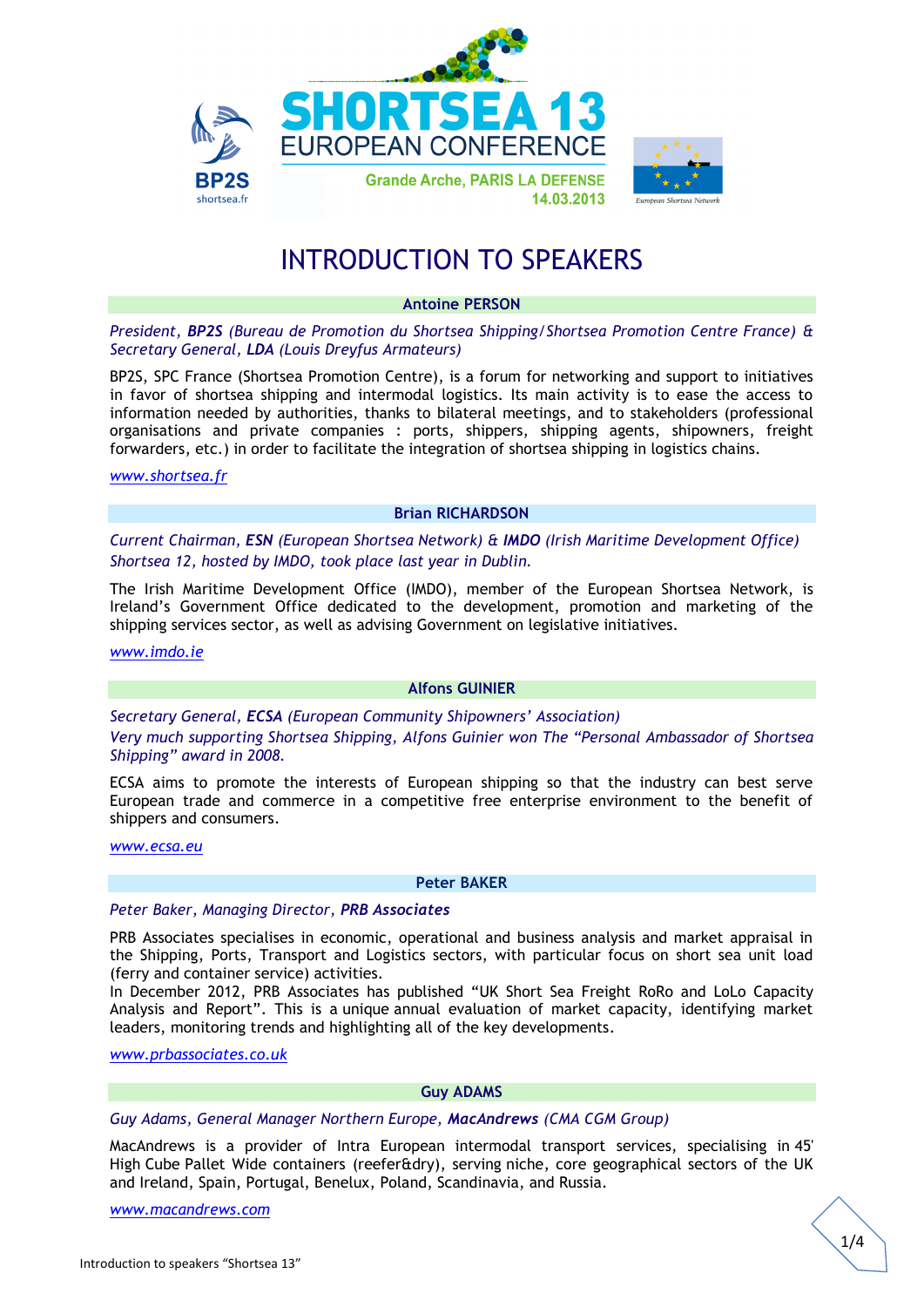#### **Christophe MATHIEU**

## *Group Strategy and Commercial Director, Brittany Ferries*

Based in Roscoff (Western part of France), Brittany Ferries is now the leading maritime carrier on the western and central Channel. This company has developed services (Motorways of the Sea) between UK and Spain…

# *[www.brittany-ferries.fr](http://www.brittany-ferries.fr/)*

## **Christine CABAU WOEHREL**

# *Chief Executive Officer, Dunkerque-Port*

France's third-ranking port, Dunkirk is well known as a port handling heavy bulk cargoes for its numerous industrial installations. It has also built its reputation in other sectors such as cross-Channel Ro-Ro traffic to Great Britain, containers, fruits, etc.

Shortsea traffics represent 62 % of Dunkerque-Port global traffics.

*[www.dunkerque-port.fr](http://www.dunkerque-port.fr/)*

## **Tan AKTUNA**

## *Line Managing Director, Worms Services Maritimes*

Worms Services Maritimes is a very active shipping agent in France and in the main Mediterranean countries. It is the agent of a number of regular services such as Turkey-France with U.N. RoRo or Tunisia-France with CTN.

# *[www.worms-sm.com](http://www.worms-sm.com/)*

# **Nikola HRISTOV**

# *Chairman, Bulgarian Association of Ship Brokers and Agents (BASBA)*

BASBA aims and objects are to promote fair and equitable practices of profession of the brokers and agents profession, and to consolidate the efforts of its Members in protecting and furthering their interests. Very active on Black Sea and Shortsea Shipping with all types of traffic: Ro-Ro, container, bulk and break-bulk. The Association is a Member of the Federation of the National Associations of Ship Brokers and Agents (FONASBA) and its subcommittee the European Community Association of Ship Brokers and Agents (ECASBA).

## *[www.basba.eu](http://www.basba.eu/)*

## **Hans Kristian HARAM**

## *Director, Shortsea Promotion Centre Norway, and responsible for environmental issues in ESN*

Shortsea Promotion Centre Norway, member of the European Shortsea Network, aims to improve the knowledge of Shortsea Shipping to and from Norway…

*[www.shortseashipping.no](http://www.shortseashipping.no/)*

#### **Martial CLAUDEPIERRE**

## *Marine Environment Leader, Bureau Veritas*

Bureau Veritas is a global leader in Testing, Inspection and Certification (TIC). Through its marine business/activity, BV contributes to global maritime safety and helps protect the marine environment. The society currently focuses on LNG as fuel for vessels issues, especially in European ECA areas.

# *[www.bureauveritas.fr](http://www.bureauveritas.fr/)*

## **Dominique BOUCHEZ**

# *Quality Product Manager, UFIP*

L'Union Française des Industries Pétrolières est un syndicat professionnel qui rassemble les entreprises exerçant en France une activité dans l'un des trois grands secteurs de l'industrie pétrolière : Exploration et Production de pétrole et de gaz naturel, Raffinage et Distribution.

#### *[www.ufip.fr](http://www.ufip.fr/)*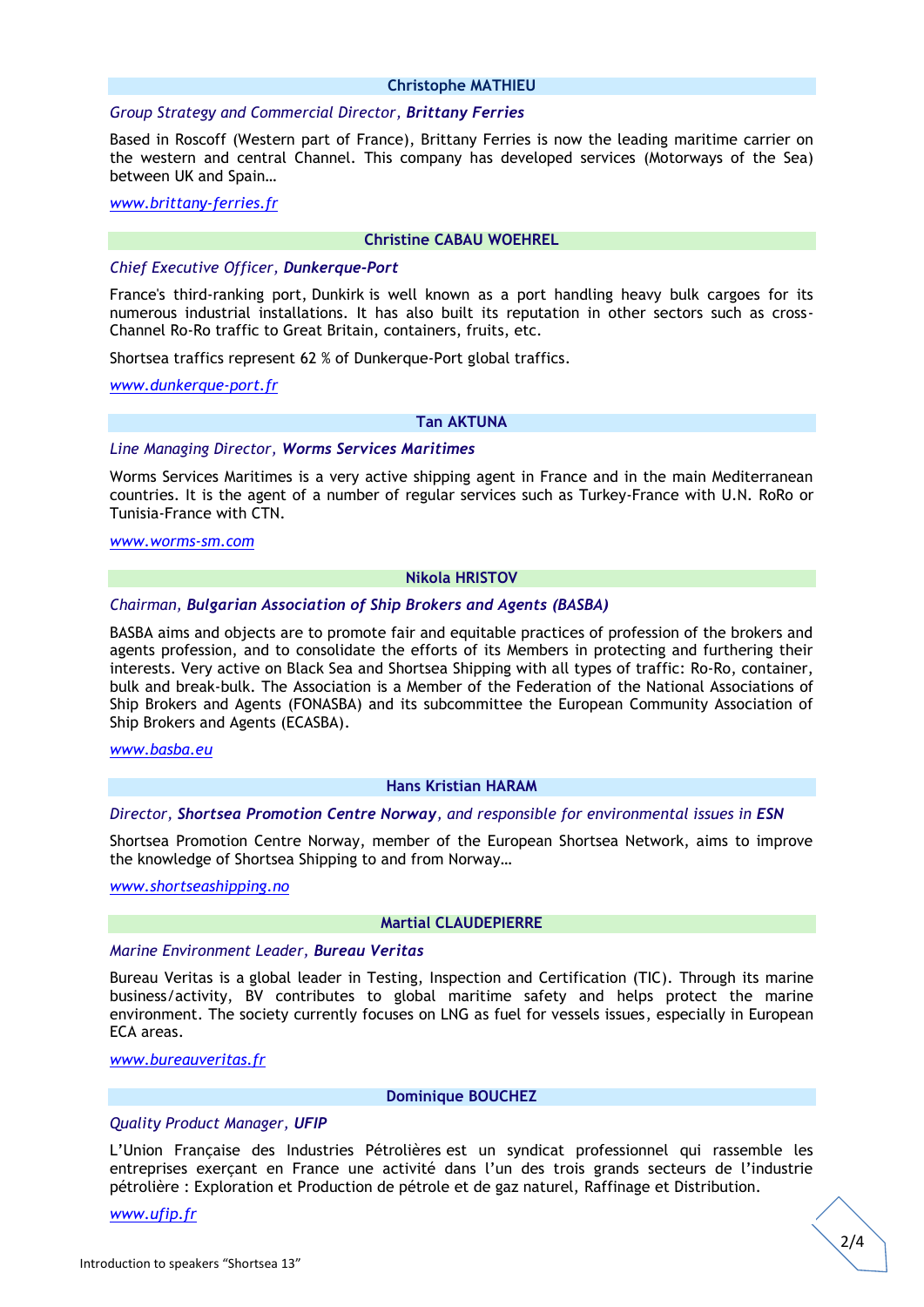## **Jean-François CHAPUY**

#### *Senior Sales Manager, MAN Diesel & Turbo*

The MAN Group is one of Europe's leading manufacturers of commercial vehicles, engines and mechanical engineering equipment. MAN supplies trucks, buses, diesel engines and turbomachinery as well as turnkey power plants.

MAN is also very much involved in marine systems in connection with Marpol annex 6 and European directive.

*[www.mandieselturbo.com](http://www.mandieselturbo.com/)*

#### **Thierry CHANTERAUD**

## *Resources & Logistics, Total Marine Fuels*

A division of TOTAL, the world's fourth largest oil group, TOTAL Marine Fuels specialises in international bunkering operations, able to supply fuel oil and diesel fuel, LNG…

*[www.marinefuels.total.com](http://www.marinefuels.total.com/)*

#### **Andrzej BUCZKOWSKI**

# *Sales Director, WÄRTSILÄ*

Wärtsilä is a global leader in complete lifecycle power solutions for the marine and energy markets. By emphasising technological innovation and total efficiency, Wärtsilä maximises the environmental and economic performance of the vessels.

Wärtsilä is especially known for its LNG burning dual fuel engines and exhaust gas cleaning systems like SOx scrubbers and NOx reduction units.

*[www.wartsila.com](http://www.wartsila.com/)*

# **Philippe BONNEVIE**

# *Chairman, Maritime Transport Council ESC (European Shippers Council) & Managing Director, AUTF (French Shippers Association)*

The European Shippers' Council (ESC) represents the freight transport interests (import and export and intra-continental, by all modes of transport) of business in Europe, whether manufacturers, retailers or wholesalers – collectively referred to as shippers.

# *[www.europeanshippers.com](http://www.europeanshippers.com/)*

# **Marc LAPLACE-BUILHE**

#### *Liner Shipping Manager, Le Havre Port / HAROPA*

HAROPA is an economic interest grouping formed by the ports of Le HAvre, ROuen and PAris. It is a highly intermodal port complex whose short sea services are particularly highly developed in Rouen and Le Havre, the role of Paris being more related to river-sea traffic.

*[www.haropaports.com](http://www.haropaports.com/)*

#### **William SONGEUR**

## *Purchasing & Logistics Director, Calcia/Italcementi*

Italcementi Group is the world's fifth largest cement producer. Calcia makes use of all means of transport: road, rail, river and sea for its bulk and break-bulk shipments.

At the European level, Shortsea Shipping and Coastal Shipping solutions are often chosen…

*[www.ciments-calcia.fr](http://www.ciments-calcia.fr/)*

#### **François SOULET DE BRUGIERE**

# *Director, SRS (Auchan Group)*

Based in Lille (North of France), SRS in a major french multi-national retail group and one of the main shippers of Dunkerque-Port for general cargo. SRS (Groupe Auchan, Décathlon, Leroy Merlin …) is active as shipper in intra-european transport (Russia…)…